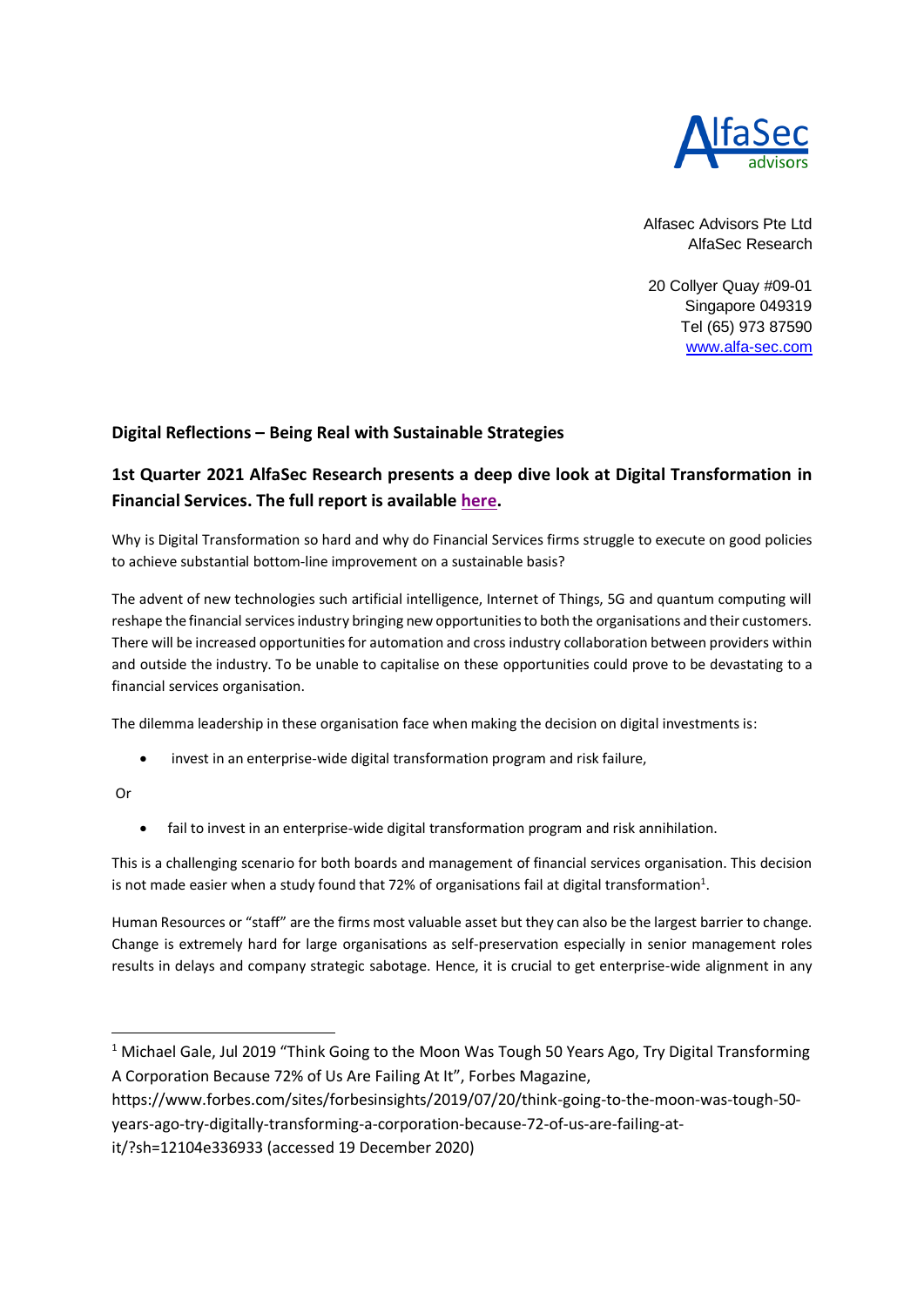

digital transformation program. It is also essential to have dedicated individuals able to execute in the interests of shareholders and the Company strategy despite individual strongholds in the organisation.

\_\_\_\_\_\_\_\_\_\_\_\_\_\_\_\_\_\_\_\_\_\_\_\_\_\_\_\_\_\_\_\_\_\_\_\_\_\_\_\_\_\_\_\_\_\_\_\_\_\_\_\_\_\_\_\_\_\_\_\_\_\_\_\_\_\_\_\_\_\_\_\_\_\_\_\_\_\_\_\_\_

Board and management of financial services organisations must be aware of the myriad of challenges that they could face when undertaking this digital endeavour. A critical fundamental challenge in undertaking digital transformation is the required shift in organisation mindset and practices. As an example, organisations will need to move away from their legacy silos and effectively collaborate both internally and externally to develop solutions in a rapid and adaptive manner.

Additionally, organisations that have reported successful digital undertakings have achieved a shift in an organisational culture that is growth oriented and willingness to experiment, learn and adapt. They have also moved away from the plan driven to agile methodologies. In our report, we examine the difference between an organisation's heritage practices and the desired agile based practices.



The other fundamental requirement in a successful digital transformation program is constantly aligning digital transformation strategy with the overall organisation strategy – they are 2 sides of the same coin. Also, it is critical for the entire organisation to understand its purpose and the underlying strategy, to help shape the required culture. This is a joint responsibility of both the board and management during the digital transformation journey. In our report, we discuss how this dynamic should be maintained.

Strategic initiatives fail not due to the strategy itself being poor but often due to underwhelming execution ability. Execution in many organisations fail as they are poorly planned, lack alignment and focus, laissez-faire governance practices or generally under resourced. Whilst with the use of agile methodologies will assist, it is not contrary to what some think a panacea.

There are many other considerations when undertaking this effort to reimagine the business. Based on our research and experience, we developed a framework detailing the critical criteria for any digital transformation